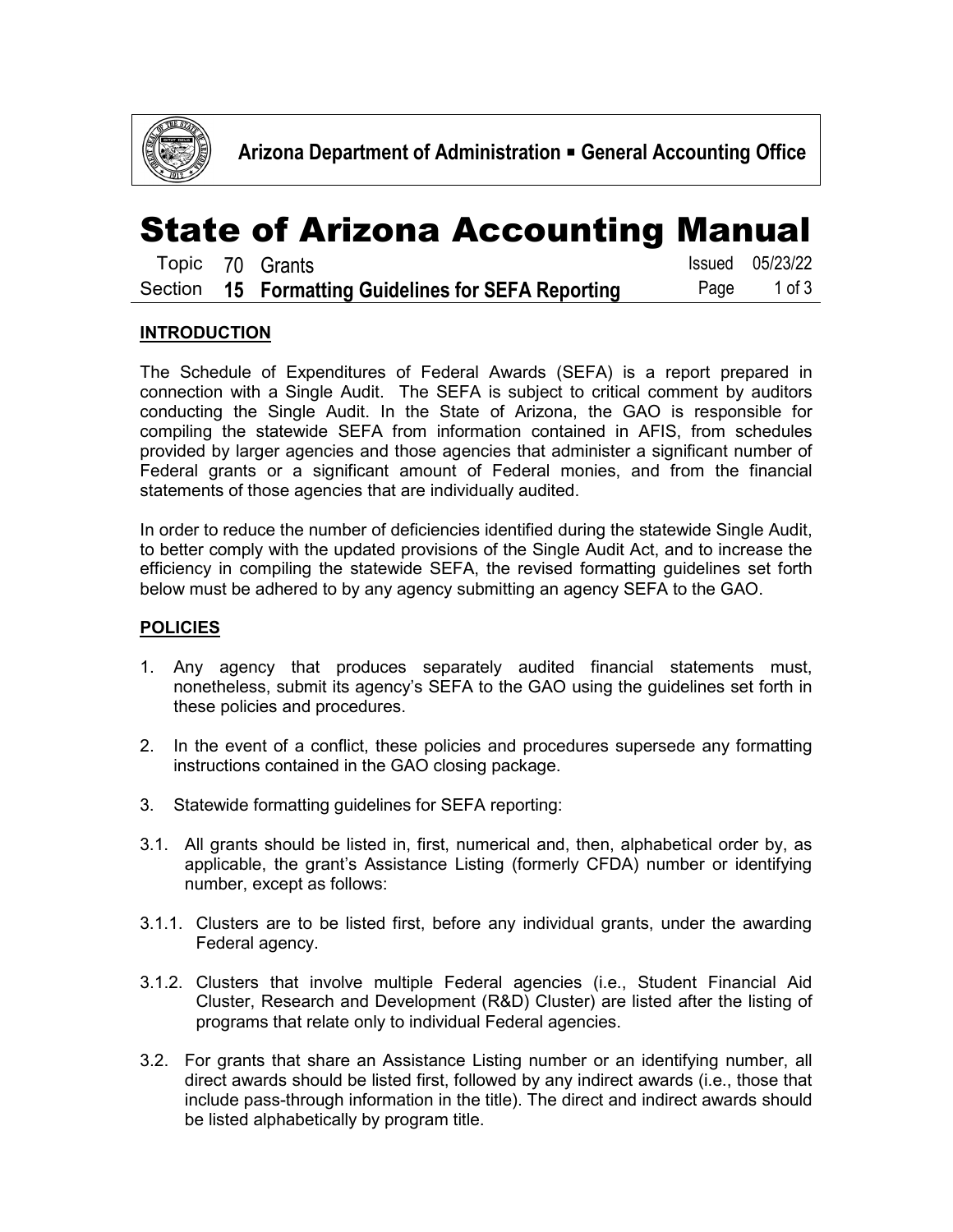## State of Arizona Accounting Manual

|  | Topic 70 Grants                                     | Issued 05/23/22 |
|--|-----------------------------------------------------|-----------------|
|  | Section 15 Formatting Guidelines for SEFA Reporting | Page 2 of 3     |

- 3.3. There should be precise agreement between the five-digit Assistance Listing number and program title to be used on the SEFA and the Assistance Listing number and program title listed in the Assistance Listing. Absent precise agreement between Assistance Listing numbers or program titles, the GAO should be contacted.
- 3.4. When it has been determined that no Assistance Listing number has been assigned to a program, the two-digit identifier of the awarding Federal agency, a period, and the Federal contract number (nn.nnnnn) are to be used to identify the program. When there was no Federal contract number, the two-digit Federal agency identifier, a period, and the word "Unknown" are to be used (nn.Unknown).

Example: If the award under consideration has no Federal contract number but was received from the U.S. Department of Education (USDOE), the grant's identifier would be listed as 84.Unknown, since 84 is the prefix associated with the USDOE.

- 3.5. In the case of an award being distributed by a conduit agency, the conduit agency's name should be listed as the pass-through grantor.
- 3.5.1. Except with respect to the R&D Cluster, a State agency should not be listed as a conduit.
- 3.5.2. In the case of the R&D Cluster, a grant title is frequently not available. Therefore, the State conduit agency is listed since this is the only means of identifying the grant.
- 3.6. The applicable Assistance Listing numbers of Clusters are listed in the OMB 2 CFR Part 200. Appendix XI *Compliance Supplement*. Only the Assistance Listing numbers listed in the *Compliance Supplement* should be used.
- 3.7. Programs that are part of a Cluster should be reported as part of the appropriate Cluster. The Assistance Listing numbers of such programs should not be improperly excluded from the Cluster nor should they be listed elsewhere.
- 3.8. Federal agency titles (whether agency or sub-agency) listed in the SEFA should exactly match those set forth in the Assistance Listing. Federal agency titles should be printed entirely in capital letters, underlined, centered, and should appear before the commencement of each new numerical sequence of Assistance Listing numbers or identifying numbers (each new sequence being marked by the initial two digits of a separate Federal agency).
- 3.9. Cluster titles should exactly match those included in the most recent *Compliance Supplement*.
- 3.10. Each Cluster should be preceded by a header containing the Cluster's name. The header should be in mixed upper and lower case (the first letter of each word in a